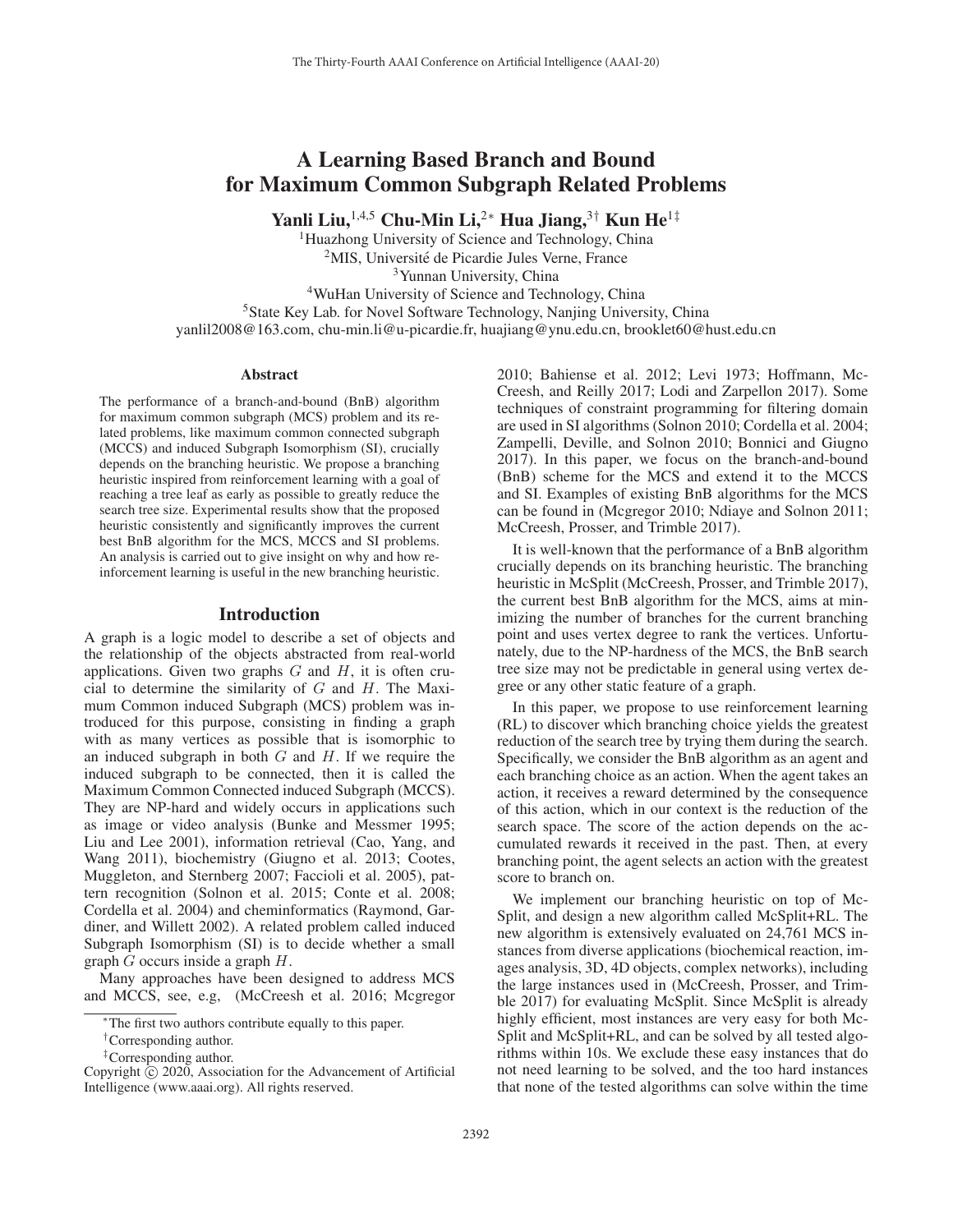limit. There remain 2790 instances. Empirical results show that McSplit+RL solves 7.1% instances more than McSplit. Considering the high performance of McSplit and the notorious difficulty of MCS, these results show the effectiveness of combining reinforcement learning in designing branching heuristic for the BnB search. We also use the new branching heuristic to solve the SI and MCCS problems. Empirical results show that it is also effective.

We also carry out an empirical analysis to give insight on why and how the learning approach is effective, suggesting that the performance of McSplit+RL is due to its more diversified search allowing it to find an optimal solution earlier than McSplit.

# Problem Definition

Consider a simple (unweighted, undirected), labelled graph  $G = (V, E, \lambda)$ , where V is a finite set of vertices,  $E \subseteq V \times$ V is a set of edges, and  $\lambda$  is a label function that assigns to each vertex  $v \in V$  a label value  $\lambda(v)$ . If the labels are the same for all vertices, then the labelled graph is reduced to an unlabelled graph. Two vertices  $u$  and  $v$  are adjacent iff  $(u, v) \in E$ . The degree of a vertex v is the number of its adjacent vertices. A subset  $V' \subseteq V$  induces a subgraph  $G[V'] = (V', E', \lambda')$  of G, where  $\overline{E'} = \{(u, v) \in E | u, v \in \Lambda\}$  $V'$ }, and  $\forall v \in V'$ ,  $\lambda'(v) = \lambda(v)$ .

Given a pattern graph  $G_p = (V_p, E_p, \lambda_p)$  and a target graph  $G_t = (V_t, E_t, \lambda_t)$ , the Maximum Common induced Subgraph (MCS) problem is to find a subset  $V_p' \subseteq V_p$  and a subset  $V'_t \subseteq V_t$  of the greatest cardinality and a bijection  $\phi: V_p' \stackrel{\iota}{\rightarrow} \overline{V_t'}$  such that: (1)  $|V_p'| = |V_t|$ , (2)  $\forall v \in V_p'$ ,  $\lambda_p(v) = \lambda_t(\phi(v))$ , and (3) given any  $v, v' \in V_p'$ , v and  $v'$  are adjacent in  $G_p$  if and only if  $\phi(v)$  and  $\phi(v')$  are adjacent in  $G_t$ . In other words, the MCS is to find a maximum subgraph  $G_p[V'_p]$  and a maximum subgraph  $G_t[V'_t]$  such that  $G[V'_p]$  and  $G_t[V'_t]$  are isomorphic.  $G_p[V'_p]$  or  $G_t[V'_t]$  is called a *maximum common induced subgraph* of  $G_p$  and  $G_t$ . The vertex pair  $(v, \phi(v))$  is called a *match*.

Let  $V'_p = \{(v_1, v_2, \dots, v_{|V'_p|}\},\)$  an optimal solution of the MCS is denoted as a set of matches  $\{(v_1,\phi(v_1)),(v_2,\phi(v_2)),\ldots,(v_{|V'_p|},\phi(v_{|V'_p|})\}.$ 

A variant of MCS called Maximum Common Connected induced Subgraph (MCCS) problem requires that the maximum common induced subgraph is connected. Another variant called induced Subgraph Isomorphism (SI) requires  $V'_p = V_p.$ 

#### Branch and Bound for MCS

Given two graphs  $G_p$  and  $G_t$ , the BnB algorithm depicted in Algorithm 1 gradually constructs and proves an optimal solution using a depth-first search. During the search, the algorithm maintains two variables:  $curSol$ , the solution under construction; and maxSol, the best solution found so far. In addition, every vertex v of  $G_p$  is associated with a subset  $\alpha(v)$  of vertices of  $G_t$  that can be matched with v. In the beginning,  $curSol$  and  $maxSol$  are initialized with  $\emptyset$ , and  $\alpha(v)$  is initialized to be the set of all vertices of  $G_t$  having the same label as v. The call of  $MCS(G_p, G_t, \alpha, \emptyset, \emptyset)$  returns a maximum common subgraph of  $G_p$  and  $G_t$ .

At each branching point, the algorithm first calls overestimate( $G_p, G_t, \alpha$ ) to compute an upper bound UB on the cardinality of the best possible solution that can be found from this branching point. It then compares UB with  $maxSol$ . If UB  $\leq |maxSol|$ , a solution better than  $maxSol$ cannot be found from this branching point, and the algorithm prunes the current branch and backtracks. Otherwise, it selects a not-yet matched vertex  $v$  from  $G_p$  and tries to match v with every vertex w in  $\alpha(v)$ , and updates  $\alpha$  accordingly before it recursively calls MCS(·). As a consequence of matching v with w,  $(v, w)$  is added into curSol, and for each not-yet matched  $v'$  of  $G_p$ ,  $\alpha(v')$  is updated as follows: If  $v'$  is adjacent to v, remove all vertices non-adjacent to w from  $\alpha(v')$ ; otherwise, remove all vertices adjacent to w from  $\alpha(v')$ .

Note that after updating  $\alpha(v')$ ,  $\forall w' \in \alpha(v')$ , v is adjacent to v' in  $G_p$  iff w is adjacent to w' in  $G_t$ , so that the match  $(v', w')$  can be further added into *curSol*. If a solution better than maxSol is found in a leaf of the search tree, the algorithm updates  $maxSol$  by  $curSol$  before backtracking.

Algorithm 1  $MCS(G_p, G_t, \alpha, curSol, maxSol)$ 

**Input:**  $G_p = (V_p, E_p, \lambda_p)$ , the pattern graph;  $G_t =$  $(V_t, E_t, \lambda_t)$ , the target graph;  $\alpha$ , a mapping  $V_p \rightarrow 2^{V_t}$ ;  $curSol$ , the solution under construction;  $maxSol$ , the best solution found so far.

Output: maxSol

1: if  $\forall v \in V_p$ ,  $\alpha(v) = \text{emptyset}$  then

- 2: if  $|cur\dot{S}ol| > |maxSol|$  then
- 3:  $maxSol \leftarrow curSol;$
- 4: end if
- 5: return  $maxSol$ ;
- 6: end if
- 7:  $UB \leftarrow |curSol| + \text{overestimate}(G_p, G_t, \alpha);$
- 8: if  $UB \leq |maxSol|$  then
- 9: return maxSol;
- 10: end if
- 11:  $v \leftarrow$  a vertex from  $G_p$  such that  $\alpha(v) \neq \emptyset$ ;
- 12: for each vertex w in  $\alpha(v)$  do
- 13:  $v' \leftarrow \alpha; \alpha'(v) \leftarrow \emptyset;$
- 14: for each vertex  $v'$  in  $G_p$  do
- 15: remove w from  $\alpha'(v')$ ;
- 16: **if** v' is adjacent to v in  $G_p$  then
- 17: remove the vertices non-adjacent to w in  $G_t$ from  $\alpha'(v')$ ;
- 18: else
- 19: remove the vertices adjacent to  $w$  in  $G_t$  from  $\alpha'(v')$ ;
- 20: end if
- 21: end for
- 22:  $maxSol \leftarrow \text{MCS}(G_p, G_t, \alpha',$  $curSol \cup \{(v,w)\}, maxSol);$
- 23: end for
- 24:  $\alpha(v) \leftarrow \emptyset$ ;
- 25: return  $MCS(G_p, G_t, \alpha, curSol, maxSol);$

An important issue for implementing Algorithm 1 is how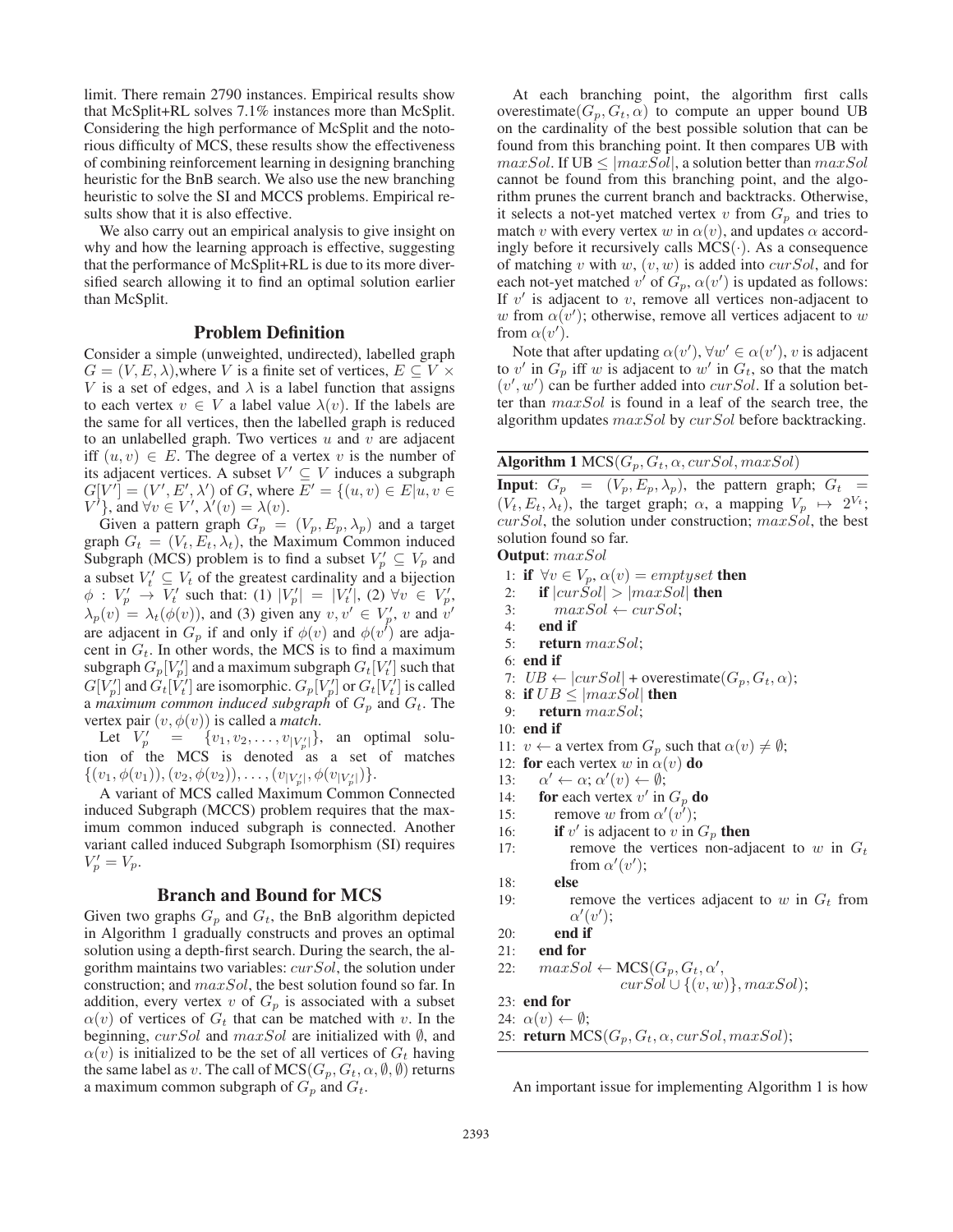

Figure 1: An example for the MCS problem.

to implement  $\alpha$ , which determines how to select a vertex  $v$ in line 11 and how to design the overestimate  $(\cdot)$  function. A natural way is to explicitly create a list of vertices of  $G_t$ for each vertex  $v$  of  $G_p$ . With this implementation, Ndiaye and Solnon (2011) represent each vertex of  $G_p$  as a variable whose domain is a set of vertices of  $G_t$ . Then, they select a vertex with the smallest domain in line 11, and use a soft all-different constraint in the overestimate  $(\cdot)$  function to compute a bound. The difficulty in this implementation of  $\alpha$  is that given a vertex w in  $G_t$ , it is not straightforward to know the number of variables whose domain contains  $w$ . If the domain of a vertex  $v$  is the smallest and contains a vertex  $w$  of  $G_t$ , but  $w$  also occurs in the domain of many other vertices of  $G_p$ , branching on v may not be the best choice to minimize the search tree size.

McCreesh *et al.* (2017) use an elegant way to represent  $\alpha$  based on the fact that many vertices of  $G_p$  have the same domain during the search. Thus the vertices of  $G_p$  having the same  $\alpha$  value should be put together to have a compact representation of  $\alpha$ . The following example illustrates this representation and its use in Algorithm 1.

Example 1 *Figure 1 shows two undirected and unlabelled* graphs  $G_p$  and  $G_t$ ,  $V_p = \{0, 1, 2, 3, 4\}$ ,  $V_t$  $= \{a, b, c, d, e, f\}$ *. Initially,*  $\alpha(v) = \{a, b, c, d, e, f\}$ *for each vertex* v *of* Gp*, represented using the pair*  $\{ \langle (0,1,2,3,4), (a,b,c,d,e,f) \rangle \}.$ 

*Then, vertex 0 is chosen in line 11 for branching. The first match added into curSol is*  $(0, a)$ *. Consequently,*  $(1, 2, 3, 4)$ *is split into*  $(1, 2, 3)$  *and*  $(4)$ *, and*  $(b, c, d, e, f)$  *is split into*  $(b, c, e, f)$  *and*  $(d)$ *, because vertices* 1, 2 *and* 3 *are adjacent to the matched vertex* 0*, while vertex* 4 *is not; and vertices* b*,* c*,* e *and* f *are adjacent to the matched vertex*  $\alpha$ , while vertex  $d$  *is not. The updated*  $\alpha$  *is then represented* by  $\{\langle (4), (d) \rangle, \langle (1,2,3), (b,c,e,f) \rangle\}$ , meaning  $\alpha(4) = \{d\}$ *and*  $\alpha(1) = \alpha(2) = \alpha(3) = \{b, c, e, f\}.$ 

*Note that the splitting of*  $(0, 1, 2, 3, 4)$  *and*  $(a, b, c, d, e, f)$ *is equivalent to removing b, c, e and*  $f$  *from*  $\alpha$ (4)*, and d from*  $\alpha(1)$ ,  $\alpha(2)$  *and*  $\alpha(3)$ .

More generally, a pair  $\langle V_p', V_t' \rangle$  is called a label class in (McCreesh, Prosser, and Trimble 2017), where  $V'_{p}(V'_{t})$ is a subset of  $V_p$  ( $V_t$ ), meaning that  $\alpha(v) = V_t'$  for each  $v \in V_p'$ . Let D be the set of label classes. When a new match  $(v, w)$  is added into *curSol*, Algorithm 1 splits each label class  $\langle V_p', V_t' \rangle$  in D into two label classes  $\langle V_{1p}', V_{1t}' \rangle$ and  $\langle V'_{2p}, V'_{2t} \rangle$  in lines 14 – 21, so that the vertices in  $V'_{1p}$  $(V'_{1t})$  are all adjacent to v (w) and the vertices in  $V'_{2p}$   $(V'_{2t})$ 

are all non-adjacent to  $v(w)$ . Note that  $V'_{1p}$  and  $V'_{2p}$ , as well as  $V'_{1t}$  and  $V'_{2t}$ , are disjoint.

This representation of  $\alpha$  enables the following branching heuristic and bound computation in (McCreesh, Prosser, and Trimble 2017).

- Given a label class  $\langle V'_p, V'_t \rangle$ , there are  $|V'_p| \times |V'_t|$  matches to try. So, McCreesh *et al.* first select a label class such that  $\max(|V'_p|, |V'_t|)$  is the smallest and then select a vertex with the greatest degree in  $V_p'$  in line 11 for branching, which is similar in spirit to choosing a label class  $\langle V'_p, V'_t \rangle$ with the smallest  $|V'_p| \times |V'_t|$  and then breaking ties using vertex degrees. This heuristic is better than the heuristic in (Ndiaye and Solnon 2011) consisting in selecting a label class with the smallest  $|V_t|$ .
- Let D be the set of label classes at a branching point. A label class  $\langle V_p', V_t' \rangle$  can offer at most  $\min(|V_p'|, |V_t'|)$ matches to curSol. So, the overestimate  $(G_p, G_t, \alpha)$  function in (McCreesh, Prosser, and Trimble 2017) computes and returns  $\sum_{\langle V_p', V_t'\rangle \in D} \min(|V_p'|, |V_t'|)$ , which is equivalent to the bound given by the soft all-different constraint in (Ndiaye and Solnon 2011) but is simpler to compute.

Nevertheless, the branching heuristic in (McCreesh, Prosser, and Trimble 2017) depends heavily on vertex degrees and may not result in the smallest search tree. In the next section, we will propose a new branching heuristic inspired by reinforcement learning.

# Learning Rewards for Branching

Reinforcement learning is recently a rapid growing research area. In reinforcement learning, we have agents in an uncertain environment. Each agent is a learner and decision maker who needs to discover which actions yield the most reward by trying them, and the goal is to maximize a numerical reward signal. Specifically, the agent interacts with the environment by taking actions and observing the impact of its actions to the environment. When the agent takes an action, it receives a reward related to its goal from the environment. It has a value function that transforms the cumulative rewards it received over time to a score of the action, representing a prediction of rewards in the future for this action. So, the agent should take an action with the maximum score among all available actions at each step so as to achieve its goal. See (Sutton and Barto 2018) for a comprehensive presentation of reinforcement learning.

Although the principle of reinforcement learning is simple and intuitive, it is not easy to define the reward of an action and the value function because a small change in the reward and the value function can have a drastic negative effect for the agent to achieve its goal. So, the definition of the reward and the definition of the value function are the key issues in applying reinforcement learning scheme to solve an NP-hard problem.

In order to solve the MCS and its related problems using the reinforcement learning scheme, we regard Algorithm 1 as an agent. It has a goal of reaching a search tree leaf as early as possible so as to reduce the search tree size as much as possible. The agent needs to successively select and add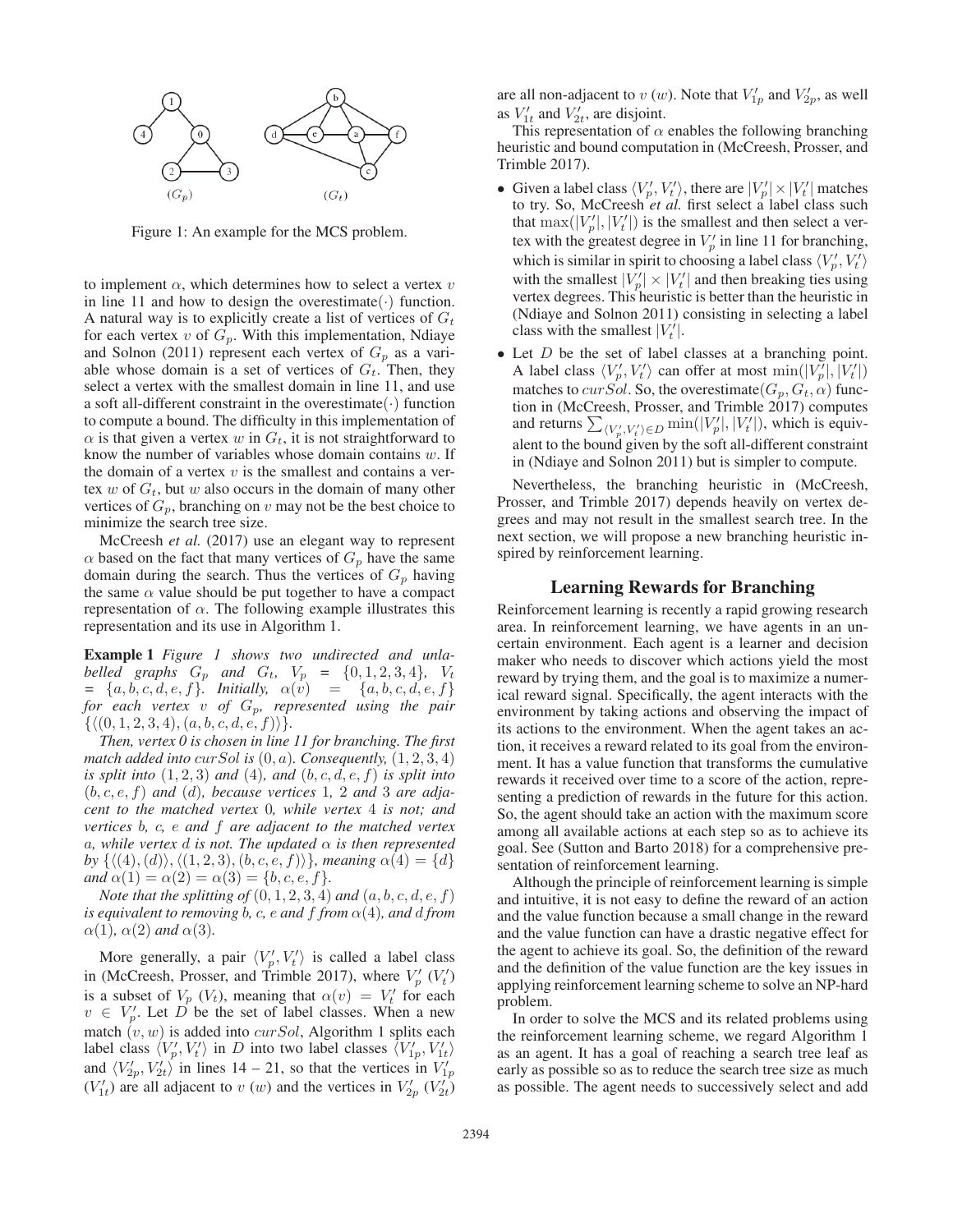a match  $(v, w)$  into *curSol*. However, it usually has many choices of  $(v, w)$  at each step and does not know which choice is better. So, we regard each choice of  $(v, w)$  as an action. Then, it remains to define the reward of the action  $(v, w)$  and the value function.

There are many possibilities to define the reward of the action  $(v, w)$  and the value function. Below we present three different definitions, each with a particular consideration.

#### Reward based on the reduction of UB

As can be seen in Algorithm 1, the algorithm reaches a leaf when UB  $\leq$   $|maxSol|$ . So, reducing UB quickly allows to reach a leaf quickly. Thus, we define the reward  $R$  for an action  $(v, w)$  to be the reduction of UB after taking this action. Specifically, let  $D$  be the set of label classes before taking an action  $(v, w)$  and D' the set of label classes obtained by splitting the label classes in  $D$  according to their adjacency to v and w in lines  $14 - 21$  of Algorithm 1.  $R(v, w)$  can be quickly computed as follows.

$$
R(v, w) = \sum_{\langle V'_p, V'_t \rangle \in D} \min(|V'_p|, |V'_t|) - \sum_{\langle V''_p, V''_t \rangle \in D'} \min(|V''_p|, |V''_t|)
$$

Our value function maintains a score  $S_p(v)$  ( $S_t(w)$ ) for each vertex  $v \in V_p$  ( $w \in V_t$ ), which are initialized to 0. Each time  $R(v, w)$  is computed,  $S_p(v)$  and  $S_t(w)$  are updated as follows:

$$
S_p(v) \leftarrow S_p(v) + R(v, w)
$$
  

$$
S_t(w) \leftarrow S_t(w) + R(v, w)
$$

At each branching point (line 11 of Algorithm 1), we first select a label class  $\langle V'_p, V'_t \rangle$  with the smallest  $\max(|V'_p|, |V'_t|)$ , and a vertex v in  $V'_p$  with the greatest score  $S_p(v)$ . Then, for each w in  $V'_t$  in the decreasing order of score  $S_t(w)$ , we match v and w, and recursively continue the search after adding match  $(v, w)$  into *curSol*. All ties are broken in favor of a vertex with the maximum degree.

Using  $S_p(v)$  and  $S_t(w)$  to select a branching match  $(v, w)$ in Algorithm 1 in this way, we obtain McSplit+RL, which is implemented on top of McSplit.

## Reward based on the reduction rate of UB

The reward  $R(v, w)$  defined in the previous subsection is based on the reduction of UB. For example, when UB is reduced by 10 by matching v to w,  $R(v, w)$  is 10. However, a reduction of 10 does not has the same signification when UB is 100 or when UB is 1000. In order to take into account the magnitude of UB in the reward, we define  $R_{Rate}(v, w)$ based on the reduction rate of UB.

$$
R_{Rate}(v, w) = R(v, w) / \sum_{\langle V'_p, V'_t \rangle \in D} \min(|V'_p|, |V'_t|)
$$
  
The value function is defined as follows.  

$$
S_{p_Rate}(v) \leftarrow S_{p_Rate}(v) + R_{Rate}(v, w)
$$
  

$$
S_{t_Rate}(w) \leftarrow S_{t_Rate}(w) + R_{Rate}(v, w)
$$
  
As S (w) and S (w) S\_{p\_Rate}(w) and S\_{p\_Rate}(w)

As  $S_p(v)$  and  $S_t(w)$ ,  $S_{p_Rate}(v)$  and  $S_{t_Rate}(w)$  are initialized to 0. Using  $S_{p_Rate}(v)$  and  $S_{t_Rate}(w)$  instead of  $S_p(v)$  and  $S_t(w)$  to select a branching match in Mc-Split+RL, we obtain a variant McSplit+RL $_{Rate}$ .

# Computing the score of a match  $(v, w)$

The reward  $R(v, w)$  can also be used to compute the score of the match  $(v, w)$ .

$$
S_{Pair}(v, w) \leftarrow S_{Pair}(v, w) + R(v, w)
$$

 $S_{Pair}(v, w)$  is initialized to 0 for each pair  $(v, w)$ . Using  $S_p(v)$  to select v as in McSplit+RL, and for each w in  $V_t'$  in the decreasing order of score  $S_{Pair}(v, w)$ , instead of  $S_t(w)$ , select the branching match  $(v, w)$ , we obtain another variant  $McSplit+RL_{Pair}.$ 

# Empirical Evaluation

All experiments were performed on Intel Xeon CPUs E5- 2680 v4@2.40 gigahertz under Linux with 4G memory. The cutoff time is 1800 seconds for each instance. We first present the algorithms (also called solvers) and the benchmarks used in the experiments, then present and analyze the experimental results.

# **Solvers**

• McSplit (McCreesh, Prosser, and Trimble 2017): An implementation of Algorithm 1 using the label class representation of the  $\alpha$  mapping. It is an order of magnitude faster than the previous state-of-the-art for unlabelled and undirected MCS instances. It can also sovle labelled graphs.

• McSplit↓ (McCreesh, Prosser, and Trimble 2017): A variant of McSplit using a top-down strategy to call the main McSplit method to search for a solution of cardinality  $k = |V_p|, k - 1, k - 2, \dots$  and backtracks when the bound is strictly less than the required cardinality, and terminates when a solution of the required cardinality is found. This strategy is similar to the  $k\downarrow$  algorithm (Hoffmann, Mc-Creesh, and Reilly 2017). McSplit↓ is specially designed for the large subgraph isomorphism instances for which McSplit is beaten by  $k\downarrow$ .

• McSplit SBS (Archibald et al. 2019): A variant of Mc-Split using biased value-ordering and nogood recording with restarts.

• McSplit+RL: Our implementation of Algorithm 1 on top of McSplit with reinforcement learning using  $R(v, w)$ ,  $S_n(v)$  and  $S_t(w)$  to select a branching match  $(v, w)$ 

• McSplit+RL↓: A variant of McSplit+RL using the topdown strategy of McSplit↓.

• McSplit+RL $_{Pair}$ : A variant of McSplit+RL that uses  $S_p(v)$  to select v and  $S_{Pair}(v, w)$  to select w when selecting the branching match  $(v, w)$ .

• McSplit+RL $_{Rate}$ : A variant of McSplit+RL using reward  $R_{Rate}$  and value functions  $S_{p_Rate}$  and  $S_{t_Rate}$ , instead of R,  $S_n$  and  $S_t$ , to select the branching match  $(v, w)$ .

• McSplit\_SI: An implementation of McSplit adapted for the SI problem. Given a pattern graph  $G_p$  and a target graph  $G_t$ , it backtracks as soon as it discovers that a vertex of  $G_p$ cannot be matched with any vertex of  $G_t$  (i.e.,  $UB < |V_p|$ ).

• McSplit+RL SI: An implementation of McSplit+RL adapted for the SI problem in the same manner as Mc-Split\_SI.

• Glasgow (Archibald et al. 2019): A state-of-the-art algorithm for the SI problem using biased value-ordering and nogood recording with restart.

McSplit+RL\_SI\_NG: An implementation of McSplit+RL SI with nogood recording (Lee, Schulte, and Zhu 2016; Lecoutre et al. 2007) as in Glasgow for the SI problem.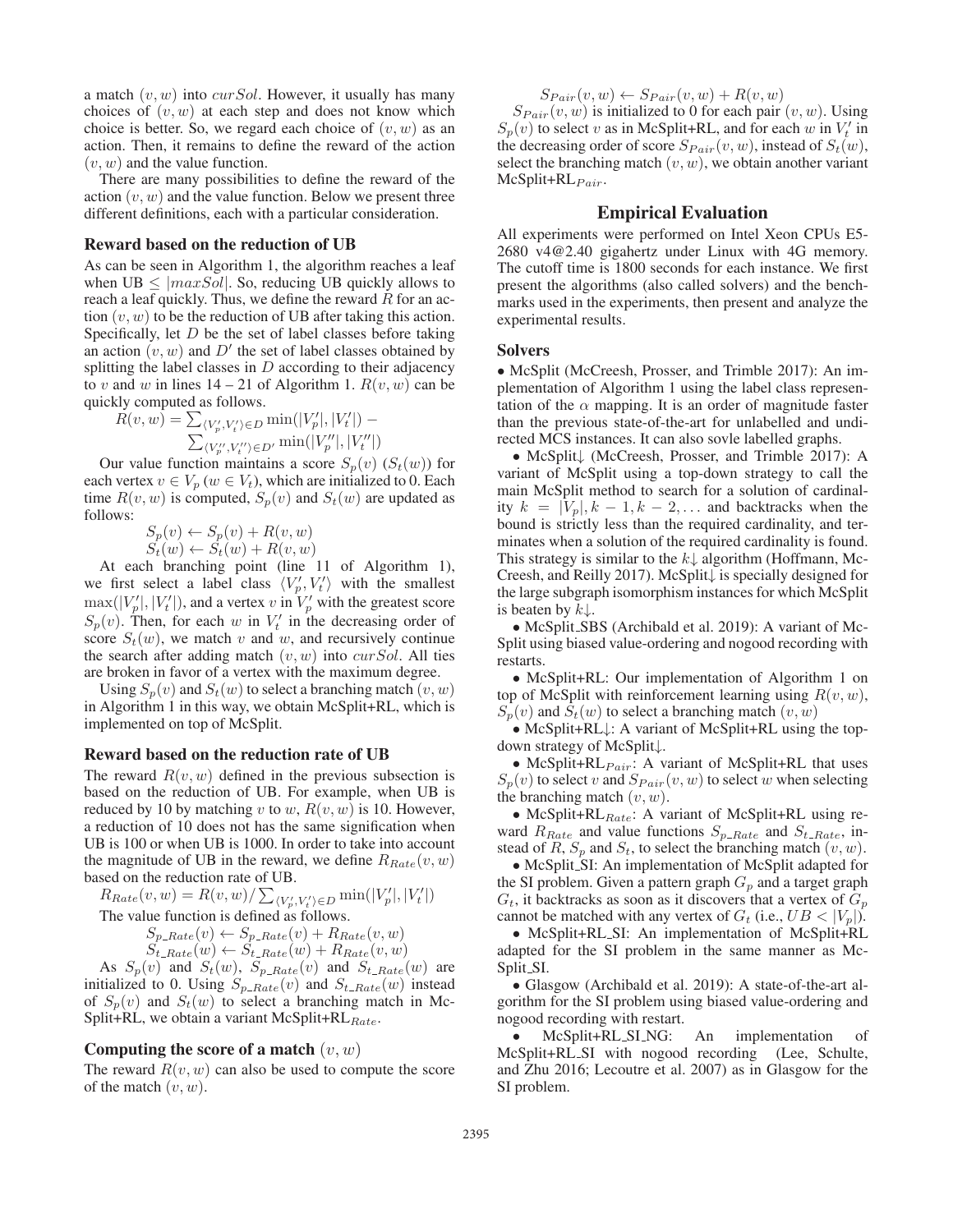## Benchmark datasets

The benchmark datasets include 24,761 instances, divided into two sets.

• Biochemical reactions instances describing the biochemical reaction networks from biomodels.net  $<sup>1</sup>$ . All the</sup> 136 graphs are directed, unlabelled bipartite graphs having 9 to 386 vertices. Every pair of graphs gives an MCS instance, resulting in 9316 *Bio* instances (including 136 self-match pairs).

• Large subgraph isomorphism and MCS instances (Hoffmann, McCreesh, and Reilly 2017; McCreesh, Prosser, and Trimble 2017). This benchmark dataset includes real-world graphs and graphs generated using random models, such as segmented images, modelling 3D objects, and scale-free networks<sup>1</sup>. Pattern graphs range from 4 vertices to 900, and target graphs range from 10 vertices to 6,671. There are totally 15,445 instances, including: 6278 *images* instances from images-CVIU11 (43 pattern graphs and 146 target graphs, each pair of pattern graph and target graph resulting in an instance); 1225 *LV* instances given by each pair of graphs (including two identical graphs) among the 49 graphs selected in (McCreesh, Prosser, and Trimble 2017) from the LV dataset; 3430 *largerLV* instances from the above 49 LV graphs as the pattern and the remaining 70 graphs as the target in the LV dataset; 3018 *Mesh* (6 pattern graphs and 503 target graphs), 24 *PR15*, 200 *phase*, 100 *Scalefree* and 1170 *Si* instances used in (McCreesh, Prosser, and Trimble 2017).

#### Performance of the proposed approach

MCS problem. Figure 2 compares McSplit, McSplit SBS, McSplit+RL, McSplit+RL $_{Pair}$ , and McSplit+RL $_{Rate}$  on the 24,761 instances. We exclude the too easy instances that are solved by all the five solvers within 10s (The average runtimes of McSplit and McSplit+RL on these easy instances are 0.43s and 0.46s, respectively) and the too hard instances that cannot be solved by any solver within the time limit. There remain 2,790 instances in Figure 2 to show the ability difference of these solvers. Note that easy instances do not need any learning to be solved. So, it is natural that learning does not make difference for easy instances.

The three solvers with reinforcement learning (RL) solve more instances than the two solvers without RL, showing the robustness of RL in solving MCS. In particular, Mc-Split+RL solves 140 more instances than McSplit. Note that McSplit+RL and McSplit share the same implementation and their only difference is RL. Considering the high performance of McSplit and the notorious difficulty of MCS, the results indicate that RL is very effective to solve MCS.

Among the three solvers with RL, the simplest one, Mc-Split+RL, is the best. The fact that McSplit+RL is better than  $McSplit+RL<sub>Pair</sub>$  suggests that it is more effective to consider the individual impact of a vertex than the impact of a pair of vertices.

In order to test the compatibility of RL with the topdown strategy in McSplit↓, we compare McSplit+RL↓ and



Figure 2: Cactus plot of the solvers of MCS on 2,790 MCS instances after excluding too easy and too hard instances.

McSplit↓ on the 24,761 MCS instances in Figure 3, by excluding the too easy instances that both solvers solve within 10s (The average runtimes of McSplit↓ and McSplit+RL↓ on these easy instances are 0.43s and 0.51s, respectively) and the too hard instances that none of the two solvers solves within the time limit. Note that McSplit↓ and McSplit+RL↓ also share the same implementation, but differs in the branching heuristic. McSplit+RL↓ solves 101 more instances than McSplit, showing that RL is compatible with the top-down strategy.



Figure 3: Cactus plot of two solvers of MCS on 2,288 instances after excluding too easy and too hard instances.

MCCS problem. We run McSplit, McSplit+RL,  $McSplit+RL<sub>Pair</sub>$ , and  $McSplit+RL<sub>Rate</sub>$  on 15,445 MCS instances, but require the solvers to output a maximum common connnected induced subgraph (excluding the Biochemical reaction instances because McSplit does not support directed graphs for MCCS problem). McSplit+RL solves 3.0% more instances than McSplit, As illustrated in Figure 4 after excluding the too easy instances that are solved by all the four solvers within 10s (The average

<sup>1</sup> Available at http://liris.cnrs.fr/csolnon/SIP.html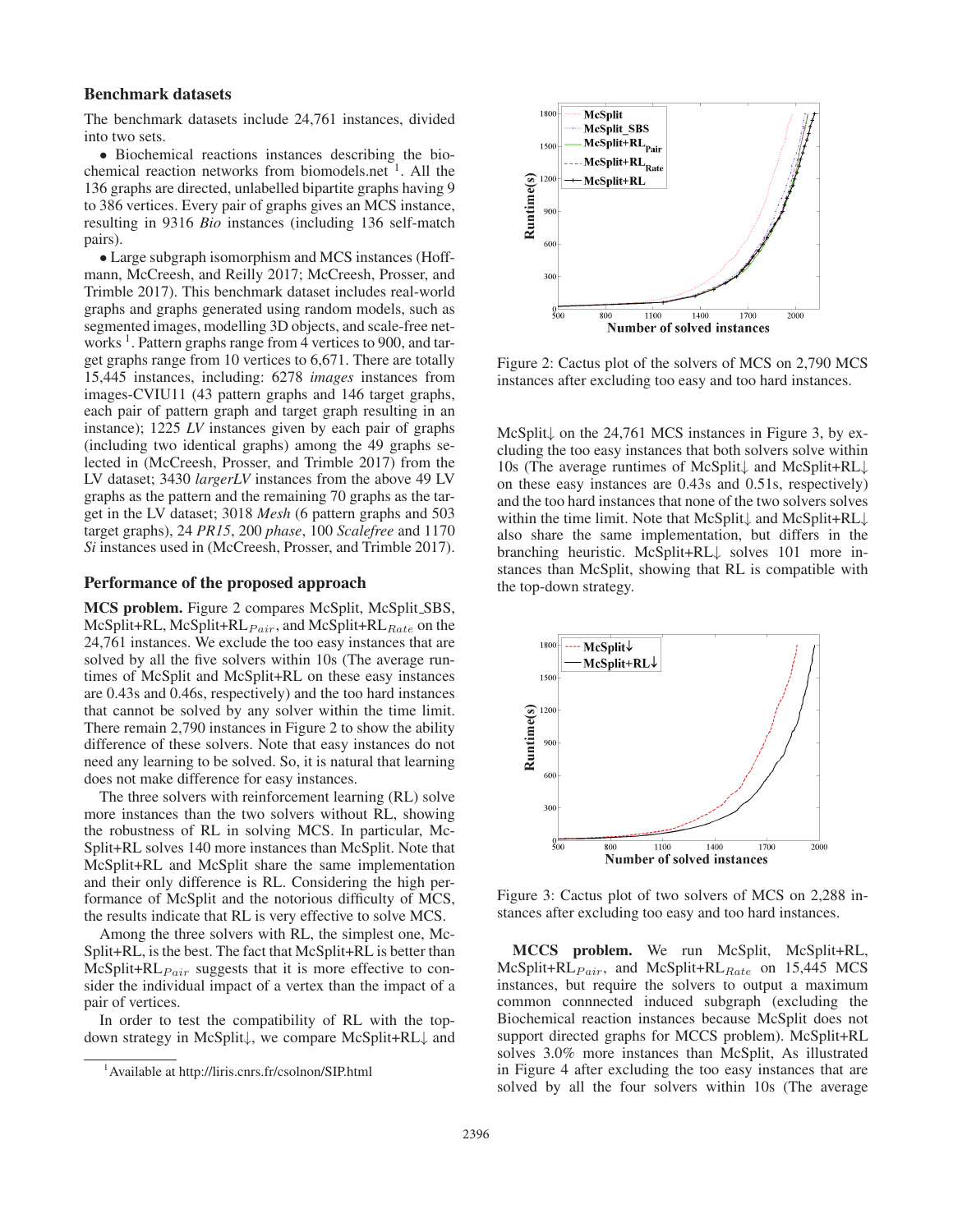runtimes of McSplit and McSplit+RL on these easy instances are 1.09s and 1.35s, respectively) and the too hard instances that none of the four solvers within the time limit. The results show the effectiveness in solving the MCCS problem.



Figure 4: Cactus plot of four solvers of MCCS on 966 instances after excluding too easy and too hard instances.

SI problem. We applied our learning strategy to the SI problem to solve 14,220 instances by excluding the directed graph Bio and the too simple instance dataset LV from the 24,761 instances. We run McSplit\_SI, McSplit+RL\_SI, Glasgow and McSplit+RL SI NG to solve these instances. Figure 5 shows the results after excluding the too easy instances that all the four solvers solve within 10s (The average runtimes of McSplit SI and McSplit+RL SI on these easy instances are both 0.12s.) and the too hard instances that none of the four solvers solves within the time limit. McSplit+RL SI (McSplit+RL SI NG) solved 7.6% (7.3%) more instances than McSplit<sub>-SI</sub> (Glasgow). Note that Glasgow is a solver dedicated for solving the SI problem using the nogood recording technique. The adding of RL and the nogood recording technique of Glasgow in McSplit SI makes McSplit+RL SI NG substantially better than Glasgow, showing the effectiveness of our learning technique for the SI problem. This result also shows the compatibility of RL with the nogood recording technique of Glasgow.

# Further Analysis

The experimental results presented in the previous subsection show that our reinforcement learning approach consistently improves McSplit for the MCS, MCCS and SI problems. We believe that the performance of McSplit+RL is due to the fact that it is able to find an optimal solution earlier than McSplit, so that it can prune the search more easily in line 8 of Algorithm 1. To confirm this, we divide the search of McSplit or McSplit+RL into two phases. In phase 1, Mc-Split or McSplit+RL finds an optimal solution s. Then, in phase 2, McSplit or McSplit+RL proves the optimality of s by showing that there exists no better solution. So, we distinguish the time for finding an optimal solution in phase 1 and the total solving time in the two phases.



Figure 5: Cactus plot of four solvers of SI on 431 instances after excluding too easy and too hard instances.

Figure 6 compares McSplit and McSplit+RL in terms of the finding time and the total solving time. The two curves of McSplit form the same shape as the two curves of Mc-Split+RL, suggesting that the performance of McSplit+RL compared with McSplit is due to the ability of McSplit+RL to find an optimal solution quickly.



Figure 6: Cactus plot of McSplit and McSplit+RL for MCS on the same set of the 2,790 instances as in Figure 2. A point  $(x, y)$  in a curve means x instances for which an optimal solution is found within  $y$  seconds or for which the total solving time (phase  $1 +$  phase 2) is within y seconds.

So, the question is: why McSplit+RL can find an optimal solution earlier than McSplit in general? An explanation is that reinforcement learning allows more diversified search. In fact, McSplit always selects the vertex  $v$  of the maximum degree in the label class  $\langle V_p', V_t' \rangle$  with the smallest max $(|V'_p|, |V'_t|)$ , concentrating the branching on a small subset of vertices with high degree. On the contrary, a vertex with low degree can have high score in McSplit+RL and can be selected in a branching point. Therefore, more vertices can participate in branching in McSplit+RL to allow more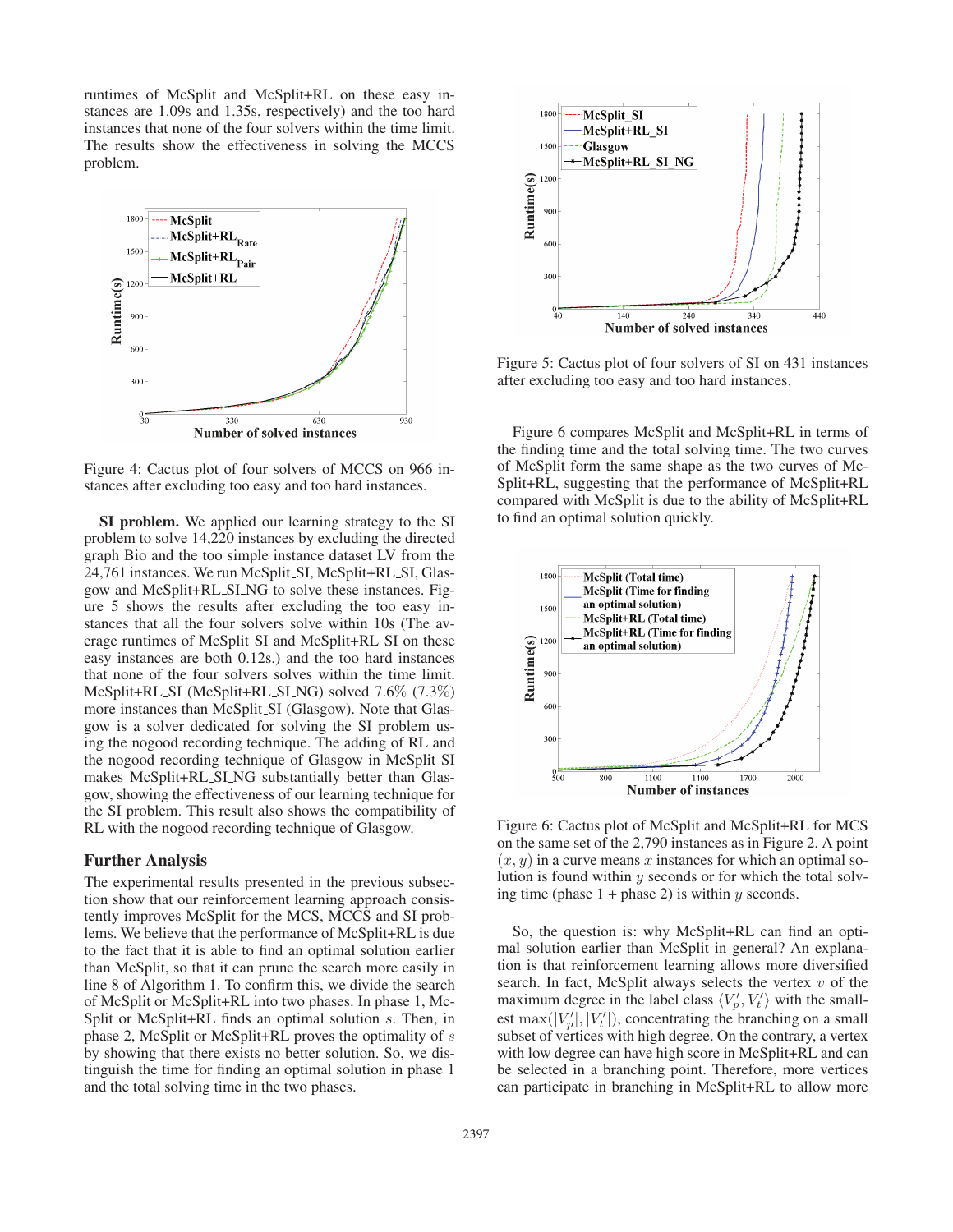diversified search.

Let  $b_p(v)$   $(b_t(w))$  denote the number of times a vertex v in the pattern graph  $G_p$  (w in the target graph  $G_t$ ) is used for branching at line 11 (line 12) of Algorithm 1. Table 1 compares the standard deviation of  $b_p(v)$  ( $b_t(w)$ ) when Mc-Split and McSplit+RL solves a set of instances randomly selected from the subsets. This standard deviation with Mc-Split+RL is significantly smaller than with McSplit in most cases, confirming that more vertices participate in branching in McSplit+RL than in McSplit.

Table 1: Comparison of the standard deviation of  $b_p(v)$  (and  $b_t(w)$  in parentheses) in McSplit and McSplit+RL, where  $b_p(v)$  is the number of times (in 10<sup>5</sup>) a vertex v in  $G_p$  is selected for branching.  $|V_p|$  ( $|V_t|$ ) denotes the numbers of vertices of pattern (target) graphs.

| SubSet- $G_n$ - $G_t$ | $V_p$ | $V_t$ | McSplit         | McSplit+RL      |
|-----------------------|-------|-------|-----------------|-----------------|
| Bio-030.txt-061.txt   | 50    | 73    | 623.74(204.04)  | 187.68(50.20)   |
| Bio-022.txt-046.txt   | 38    | 31    | 309.68(79.55)   | 1227.46(458.42) |
| Bio-001.txt-018.txt   | 46    | 79    | 5214.98(545.06) | 1720.57(214.56) |
| $Images-p11-t10$      | 15    | 3506  | 0.02(0.00)      | 0.02(0.00)      |
| Images-p43-t113       | 89    | 2877  | 83.54(0.19)     | 16.49(0.07)     |
| Images- $p24-t119$    | 21    | 5376  | 2.81(0.00)      | 0.95(0.00)      |
| Images- $p29-t120$    | 22    | 4301  | 1.28(0.00)      | 0.61(0.00)      |
| LV-g10-g18            | 41    | 64    | 1002.25(1.28)   | 1419.91(1.78)   |
| LV-g12-g19            | 48    | 64    | 953.03(180.30)  | 13.22(5.98)     |
| LV-g11-g21            | 42    | 64    | 4.10(1.00)      | 3.26(0.99)      |
| LV-g10-g17            | 41    | 64    | 241.36(20.52)   | 271.18(5.43)    |
| LargerLV-g11-g78      | 42    | 627   | 2.33(0.27)      | 0.43(0.07)      |
| LargerLV-g12-g55      | 48    | 256   | 3580.15(73.53)  | 345.12(30.99)   |
| LargerLV-g13-g70      | 49    | 501   | 234.17(0.61)    | 187.58(1.66)    |
| LargerLV-g6-g72       | 19    | 561   | 33.90(0.09)     | 0.02(0.00)      |
| LargerLV-g6-g71       | 19    | 501   | 0.02(0.00)      | 0.14(0.00)      |
| PR15-p1-t             | 83    | 4838  | 0.27(0.02)      | 0.54(0.02)      |
| PR15-p9-t             | 68    | 4838  | 0.24(0.00)      | 0.16(0.00)      |
| Si-si2_b03m_m200.05   | 40    | 200   | 3.19(0.94)      | 0.16(0.03)      |
| Si-si2_m4Dr2_m256.02  | 51    | 256   | 1169.12(127.65) | 460.27(70.89)   |
|                       |       |       |                 |                 |

# Related Work

Solving NP-hard problems based on reinforcement learning belongs to a class of look-back heuristics that share some similarities in spirit but are very different in conception when applied to solve different problems.

The branching heuristic proposed in (Boussemart et al. 2004) is for solving the CSP problem. In this heuristic, no action is rewarded. Instead, the number of times each constraint is violated is recorded during the search. At a branching point, the variable involved in the constraints that were most frequently violated in the past is chosen as the branching variable.

The branching heuristic VSIDS proposed in (Zhang et al. 2001) is for solving the SAT problem. When a clause is violated during the search, a conflict analysis is carried out and each variable encountered in the conflict analysis is rewarded by a constant. Most awarded variables are not assigned by decision in VSIDS but by unit propagation, and the award of an assignment does not depend on its individual consequence, which is different from our approach where only decisions are awarded and the award of a decision is not a constant but depends on its immediate consequence.

The branching heuristic LRB proposed in (Liang et al. 2016) is also for solving the SAT problem. LRB explicitly uses the reinforcement learning scheme. When a variable  $x$ is assigned a value, an interval of time  $I$  begins for  $x$  and

ends when backtracking cancels this assignment. The ratio of the number of dead-ends involving  $x$  to the total number of dead-ends during  $I$  is the reward to  $x$ . The score of  $x$  is the exponential recency weighted average of all rewards  $x$ received.

The branching heuristic proposed in (Refalo 2004) is tested on the multiknapsack, magic square, and Latin square completion problems in their decision version. In these problems, the impact of an assignment, i.e., the ratio of the reduction of the search space size due to the assignment to the search space size, does not vary much during the search. So, the average impact of an assignment in the past is the score of this assignment. The score of a variable is computed by summing the scores of all possible assignments this variable can receive at the current branching point.

In our approach for MCS, MCCS and SI, we can consider a match  $(v, w)$  as an assignment to v and the reduction of UB as the impact of  $(v, w)$ . There are two differences with the approach of (Refalo 2004).

- The approach of (Refalo 2004) is designed to solve decision problems. So, many assignments are made due to unit propagation (i.e., when a variable has only one value in its current domain, the assignment has to be made). However, our approach is designed for optimization problems. So, almost all assignments are made by branching decision. In other words, the branching heuristic in our approach is more frequently used than in (Refalo 2004).
- The impact of an assignment for MCS, MCCS and SI varies much, so that the average impact is not very meaningful for estimating the importance of a vertex at a branching point. So, the score of a vertex in our approach is the sum (instead of the mean) of the impacts of all assignments it received in the past. A consequence of this heuristic is that vertices with greater score have more chance to be branched on, making their score greater and greater. This allows a natural intensification as search proceeds for MCS, MCCS and SI, in addition to the diversification allowing more vertices to participate in branching explained in the previous section.

#### Conclusion

In this paper, we propose a reinforcement learning based branching heurstic, and introduce a new branch and bound algorithm for the maximum common subgraph (MCS) problem and its two variant problems, maximum common connected induced subgraph (MCCS) problem and induced subgraph isomorphism (SI) problem. Our method of selecting the branching node differs to existing heuristics as it dynamically learns the effectiveness of the branching node on the search tree. The weights of vertices are the rewards of the searching used to guide the search. Extensive experimental results show that the proposed method is more broadly applicable to maximum common subgraph related problems.

In the future, we plan to apply our approach to solve other combinatorial optimization problems such as MaxSAT. In fact, branching heuristics in a BnB procedure for MaxSAT remain rudimentary since longtime, that might be greatly improved using a similar learning based approach.